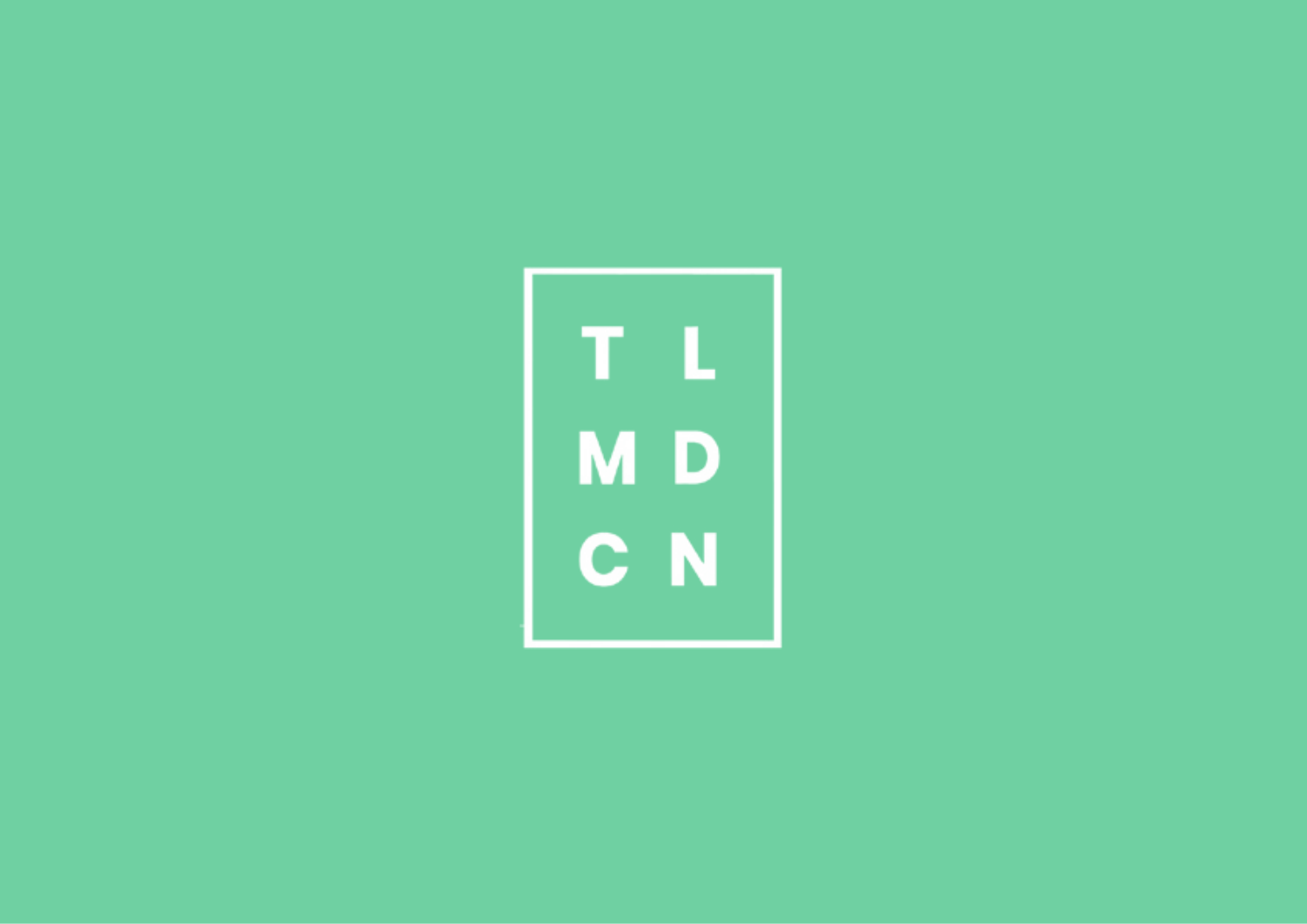## **EU green pass**

under remote professional healthcare supervision in telemedicine at a good price, without queues and assuring the service.



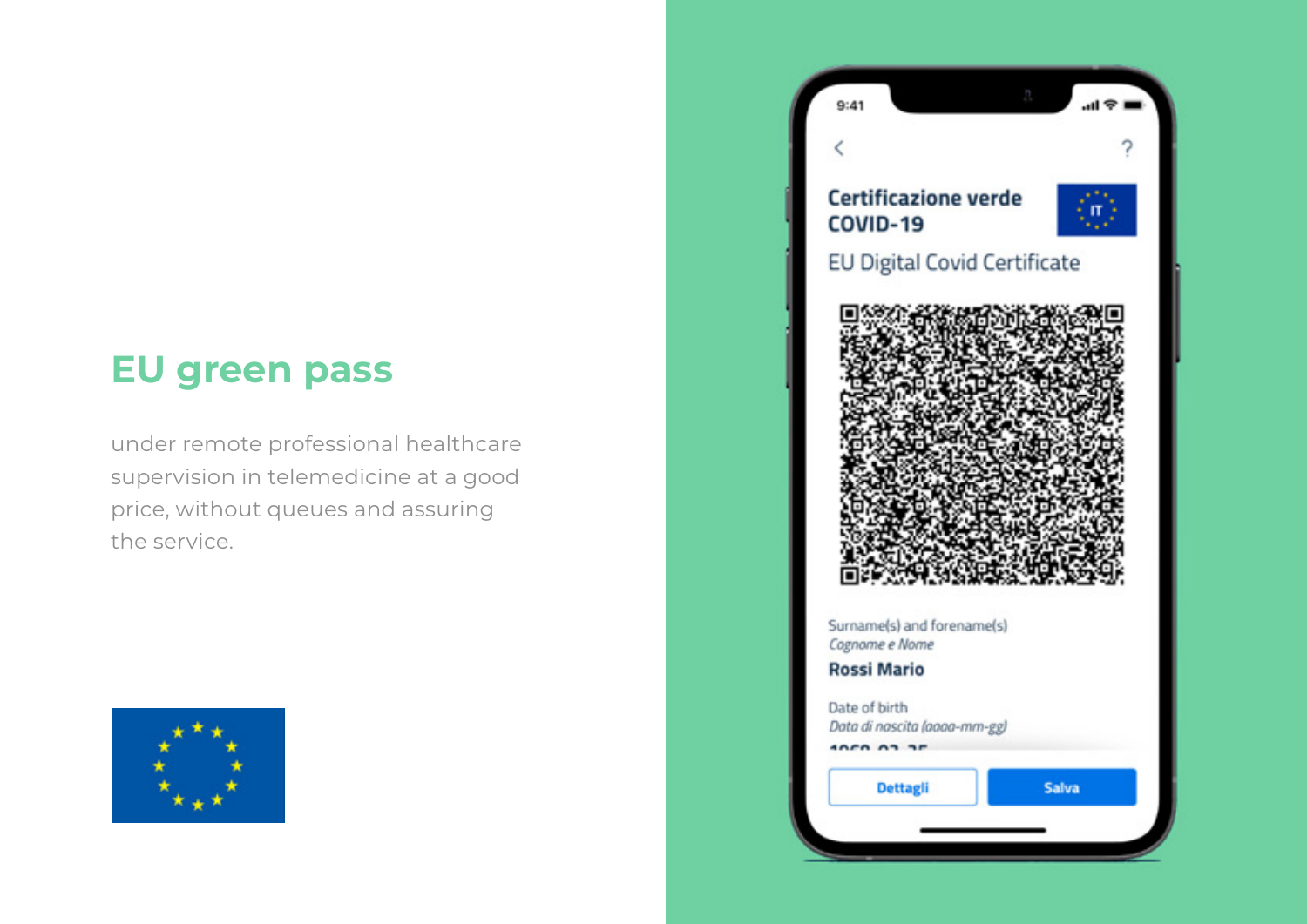## **SOLUTION**

**Are you a factory, a sole trader, a driver, or a carrier, a service provider, or an operator of a sports or entertainment center, or you just want to go to a theatre or a cinema... Are you a company that just has to deal with the safety requirements around COVID-19 every day. We are sure, we can help you.**

We offer attractive conditions and individual processing to companies!

Simplify the management of claims and conditions around COVID-19 infection and take advantage of an innovative, flexible, simple and safe solution that saves you not only time but also money. Antigenic tests of employees, business partners and visitors no matter where they are. Our process offers many advantages.

#### TIME SAVINGS AND FLEXIBILITY.

Thanks to the implementation of the reservation system, you can comfortably plan to perform an online test.

#### SECURITY.

There is no need to go to collection points, where it is often necessary to wait in line for hours.

#### CONTACTLESSNESS.

Waiting in queues where we are at great risk of potential infection.

Last but not least, this process also has a very positive **ECONOMIC EFFECT**, whether it is for expenses related to the organization of testing or other costs, for example, for the requirements of the hygiene concept around test sites.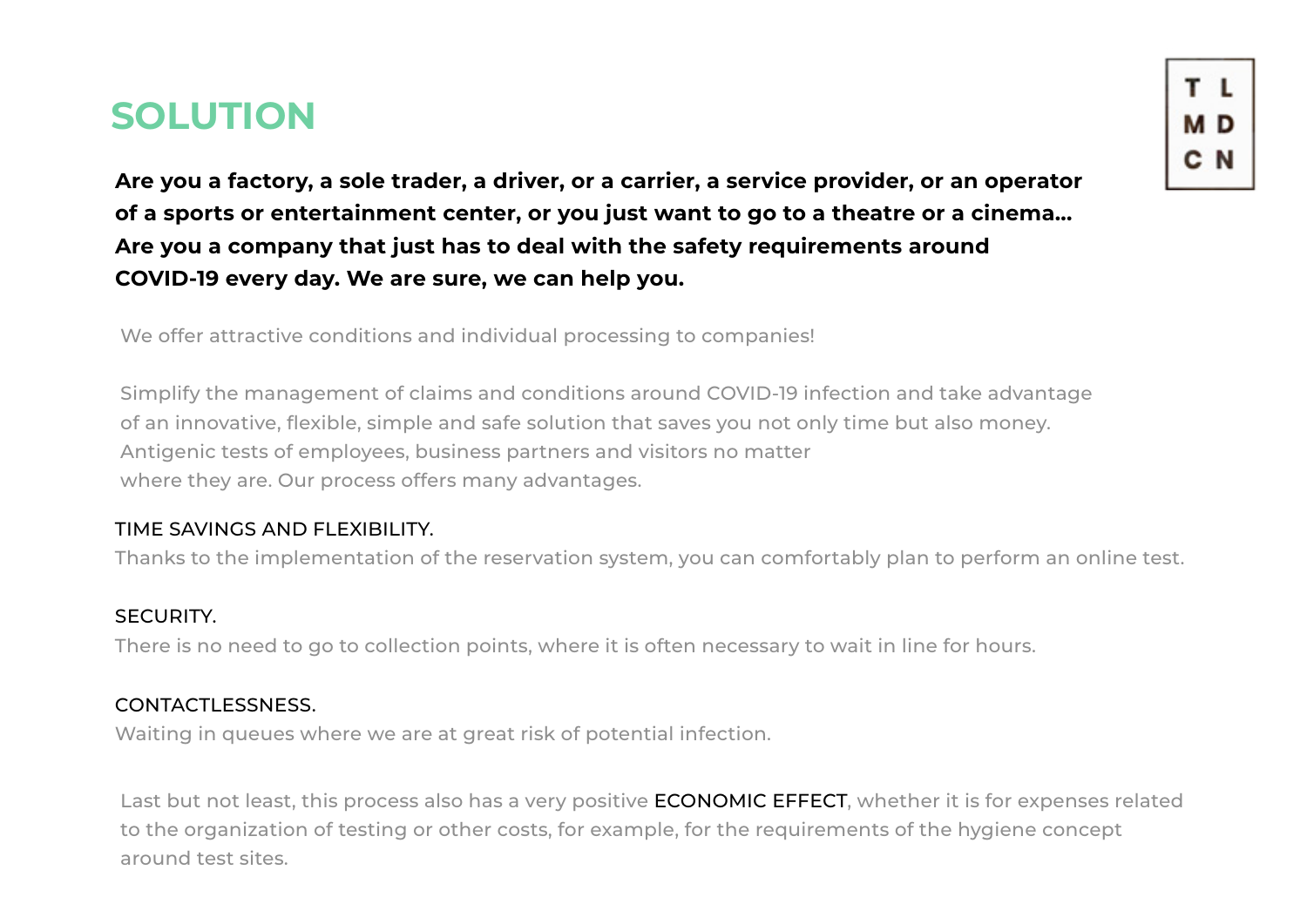# **SOLUTION**

Thanks to set processes, AI-supported processes and expert assistance processes, we are able to perform a very high number of online tests and certifications per day. We offer testing for individuals, companies, authorities and other organizations. As mentioned above, our testing brings a number of benefits and prevents unpleasant situations.

The tested one is tested from home and comes to work already tested. This can prevent unpleasant situations such as cancelling meeting time, absence from work, or noting any event requiring proof of infection. The whole system is subject to the highest level of data security according to the highest European standards. Client privacy is a priority for us. We provide you with secure, encrypted access toa personal, or business account in which you can manage tests, view, process, or export documentation.

We offer our clients the possibility to order other protective and hygienic products at attractive prices and to benefit from our advantageous shopping conditions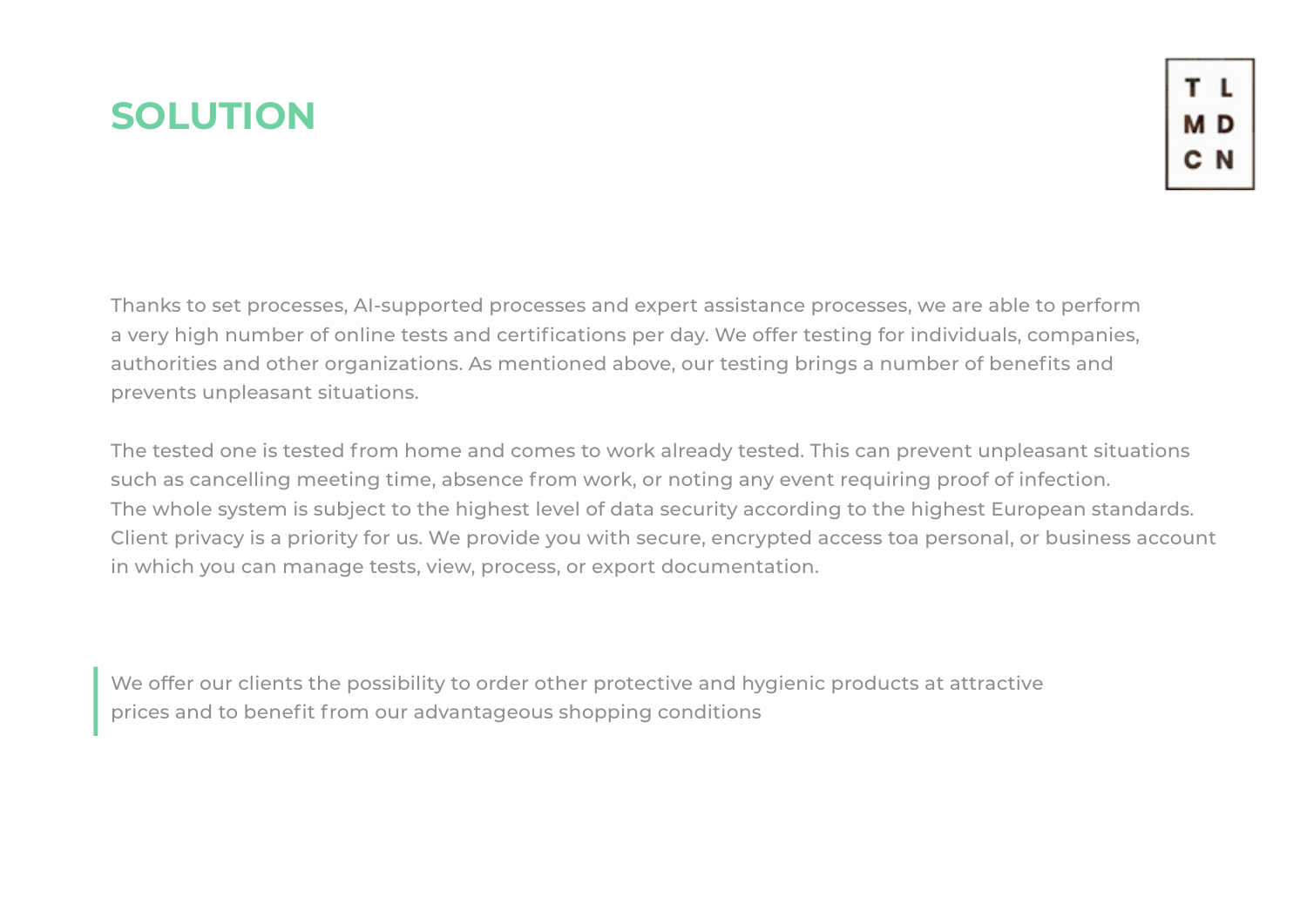## **ONLINE TEST**

M D

On our website **www.tele-medicine.it** we offer an online test tool to perfor a personal covid test using approved antigenic rapid tests from the European Union list.

Through our process, conducting a quick test in the privacy of the home and professionally assessing our experts, everyone can receive an official certificate of test result within one hour.

This can act as a ticket for all areas of social or economic life with a requirement to verify health. The quality of implementation, execution, and identification of people in the online process corresponds to an established procedure that is also used for tests in local test centers.

In the event of a positive result, the test person is informed of other necessary steps, such as the requirement to perform a PCR test to straighten the result. In the case of an employee, the employer shall be informed so that preventive steps can be taken to prevent possible infection. Depending on the requirements of the competent authority, the report may be sent to the health authority.

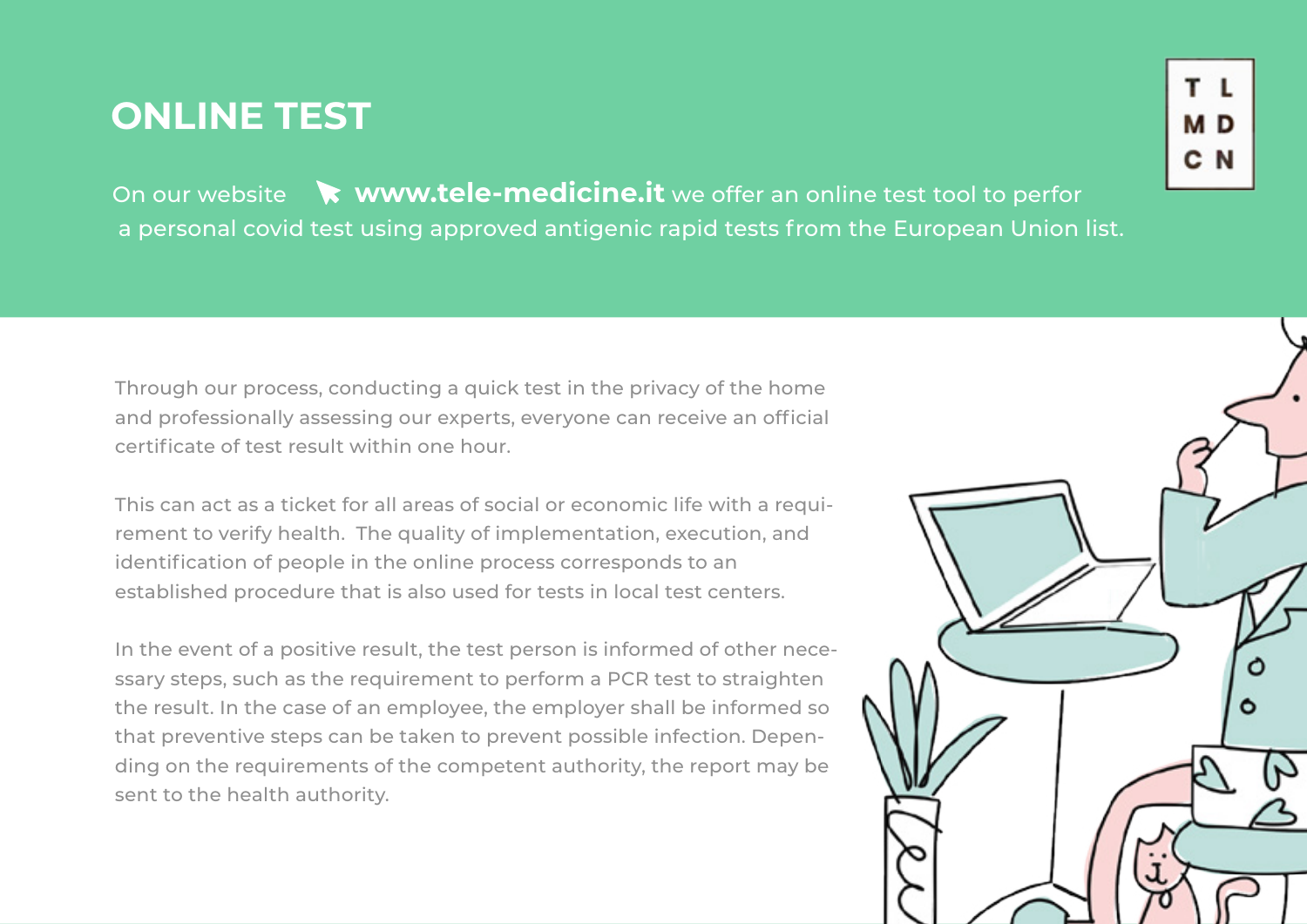# **HOW IT WORKS**

### **PREPARATION**

Register your account, prepare a voucher with an access code and an antigen test kit. Read instruction manual of your testing kit and conditions of the video testing proces. The test kit must not be unpacked before the test recording begins

#### **IDENTIFICATION**

Finish your identification process. Enter your necesary personal detail to pass thru identification process. Use your voucher access code and go to the online testing.

#### **PROCESSING**

Perform the testing according to the conditions of the video testing process and according to the manual of your test kit. Wait for test results. Usually 10-15 min. In case of a negative result, download the certificate.